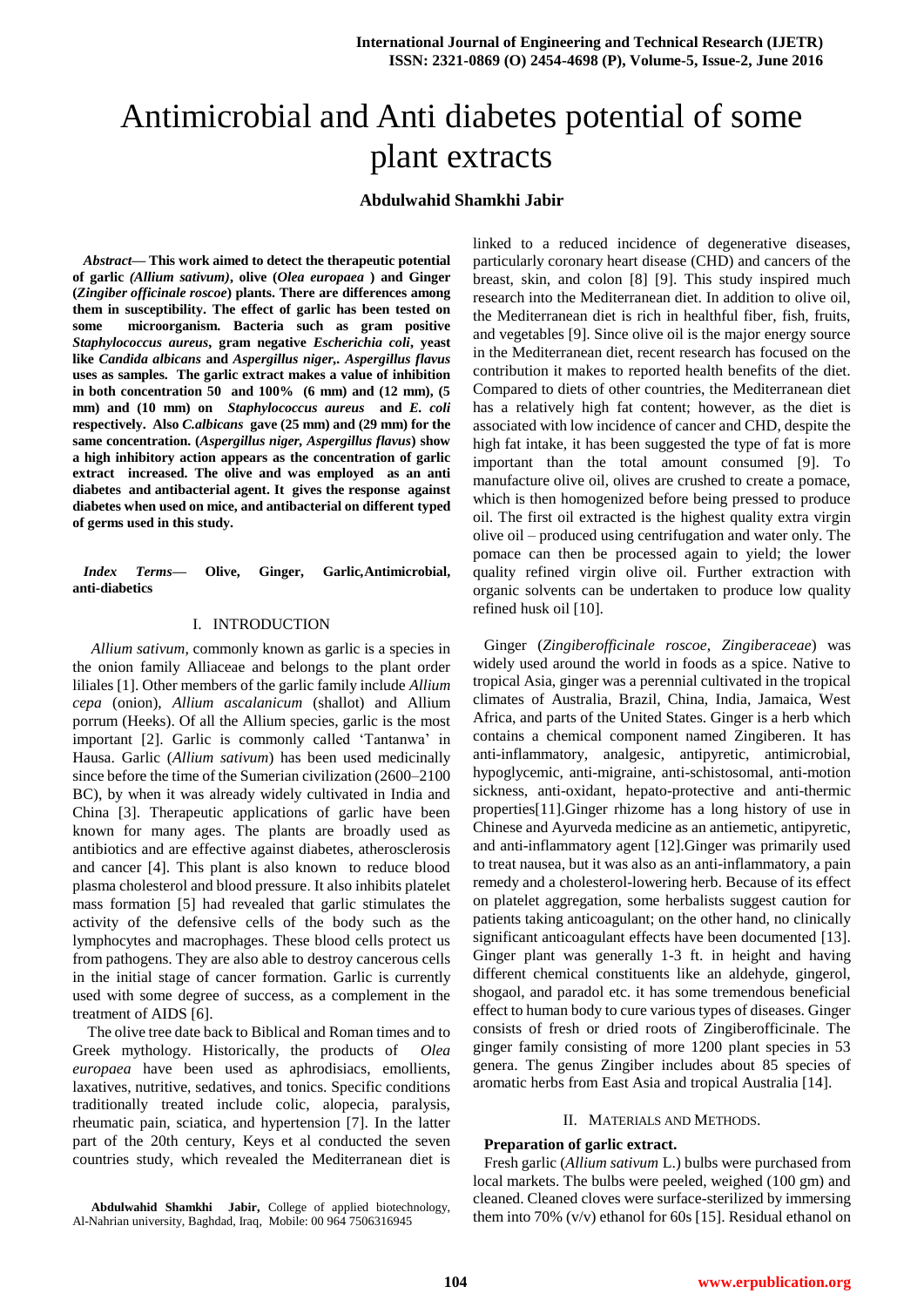the surface was evaporated in the sterile laminar airflow chamber followed by homogenizing aseptically in sterile mortar and pestle. The homogenized mixture was filtered through sterile cheesecloth. This extract was considered as the 100% concentration of the extract. The concentrated mother extract was further diluted to 50% and 75% by mixing with appropriate sterile distill water [16].

## **Preparation of alcohol extract of olive oil for antimicrobial activity**

The alcohol extract was done via soxhlet. 300 g of olive was used in three rounds, 100 g for each round. A quantity of 100 g of olive was put in a filter paper and placed in a cold organic solvent (hexane) for 16 hours. Then the sample was placed in the soxhlet extraction tube and the solvent was placed in the flask placed on a heat source 50-60 C, while the upper part of the soxhlet is a condenser tube. After 30-60 minutes for one round the solvent and the sample were collected and separated by an evaporator then the oil extract is collected [17].

### **Preparation of garlic extract**

Fresh roots of ginger were obtained from the local market. The roots then grinned. The suspension is made by mixing 25g of powder of ginger with 250ml of distill water in a vial, then put the vial in deep freezer under -50  $C^{\circ}$  overnight, then put the vial in lyophilizer apparatus for to get a dry material. Then 2g of powder are dissolving it in 10ml of distill water.

### **Sterilization of extracts.**

Plant extracts were further sterilized using a Millipore filter in a laminar air flow cabinet. Garlic extracts, then used for detection the antibacterial and antifungal activity, while olive and ginger extracts used for detecting its antibacterial activity and its activity in the treatment of type II Diabetes in mice.

### **Antibiotic disc test.**

Disc diffusion method was used to test the antibiotic sensitivity of the selected isolates.Results were compared with National community laboratory standard, add new publishers of NCCLS 2002[18]. A sterile cotton swab was dipped into fresh culture and the entire surface of the Muller-Hinton agar plates were swabbed three times by rotating the plate approximately  $60C<sup>o</sup>$  between streaking, then incubated at  $37C^{\circ}$  and the inhibition zone was observed overnight. We are using three broad spectrum antibiotic discs (Chloramphenicol 10µg, Amoxicillin 25µg, gentamycin  $10\mu$ g).

# **Preparation of media for bacterial culture.**

Muller Hinton agar medium was prepared by Suspension 38g of Muller Hinton agar medium in 1000ml sterilized D.W, heat till boiling to dissolve the medium completely. Sterilized by autoclaving at 15Ibs pressure and 121<sup>o</sup>C for 15min, mix well before pouring. Then the media were poured into a disposable Petri dishes in a depth of 3 to 4mm, the final pH the medium was adjusted to 6.8 by using a pH - meter. After solidification, all prepared plates containing medium were kept at 4°C till use. To provide a firm surface for wells, making which were filled with 25microletterof garlic extract at 50, 75 and 100% concentration

# **Measurement of bacterial inoculum concentration**

Bacterial isolates were supplemented from bacterial isolates bank in Microbiology Lab., Postgraduate laboratories, College of Applied Science, Al-Nahrain university, at which single colonies from cultures grown on nutrient agar for 18-24 hrs were transferred to test tubes containing 5ml of normal

saline and mixed well by vortex, then bacterial growth was compared with McFarland tube No.0.5 turbidity standard solution, which was equivalent to a bacterial inoculums concentration of  $1.5*10^8$  cell/ml

## **Determination of inhibition zones of treatments**

By using a cotton swab, a touch of bacterial culture from normal saline was transferred to Muller Hinton agar medium and streaked three times by rotating the plate approximately 60º between streaking. To ensure even distribution of the inoculums, the inoculated plates was placed at room temperature for 10 min to allow absorption of excess. Then, using sterilized pauster pipette for making wells (the wells were arranged so as to avoid the development of overlapping of inhibition zones) which were then filled with 25µl of 50, 75 and 100% concentration of garlic extract. The plates were incubated at 37ºC for 18-24 hrs. After incubation, inhibition zones were measured using a ruler for determination their diameters in millimeters. Inhibition zones were measured by ruler also and the results were compared with the standards as in NCCLs, 2007 [19].

# **Antifungi test for yeast**

For *Candida albicans* the test is similar to the bacterial test. The yeast was cultured on PDA at  $28C<sup>o</sup>$  for 72 hrs and 0.5 McFarland of yeast suspension was prepared. *Candida albicans* are cultured by sterile cotton swab by dipping it into yeast suspension and the entire surface of PDAplates that swabbed three times by rotating the plate approximately  $60C^{\circ}$ between streaking. The plates were incubated at  $28C<sup>o</sup>$ overnight and the inhibition zone were measured.

### **Preparation of media for fungi culture.**

Potato dextrose agar (PDA) medium was prepared by Suspension 39 g of Potato dextrose agar medium in 1000 ml sterilized D.W, heat till boiling to dissolve the medium completely. Sterilized by autoclaving at 15Ibs pressure and  $121C<sup>o</sup>$  for 15min, mix well before pouring. Then the media were poured into a disposable Petri dishes in a depth of 3 to 4mm,. After solidification, all prepared plates containing medium were kept at  $4C<sup>o</sup>$  till use.

# **Preparation of fungal inoculum**

*Aspergillus niger* and *Aspergillus flavus* are cultured in petri dishes contains PDA media for 7 day's temperature  $28C<sup>o</sup>$ . Then the spores were harvested by adding 5ml of sterile DW on the plate. The spore suspension was then centrifuged at 3000 RPM for 5 min. The supernatant was removed and the spores were washed twice by re-suspending in sterile DW and further centrifuged. Then 1ml of sterile DW was added to the supernatant and mixed vigorously. Spores were counted according to Sambrook and Russel, (2001) by hemocytometer. The hemocytometer was set up by placing it flat on the surface with the glass coverslip on top of the grids. The spore suspension was vortex for 5 Sec, 10 microliter of the suspension was delivered to the divot on the hemocytometer. The hemocytometer was placed on the microscope and the spores were to settle for about 30 Sec. The total number of spores was counted in each of the five squares. The following equation was used to estimate the number of spores per ml in original suspension

Spores/ml= (average No.of spores/5) $(25)$   $(10<sup>4</sup>)$  (dilution factor).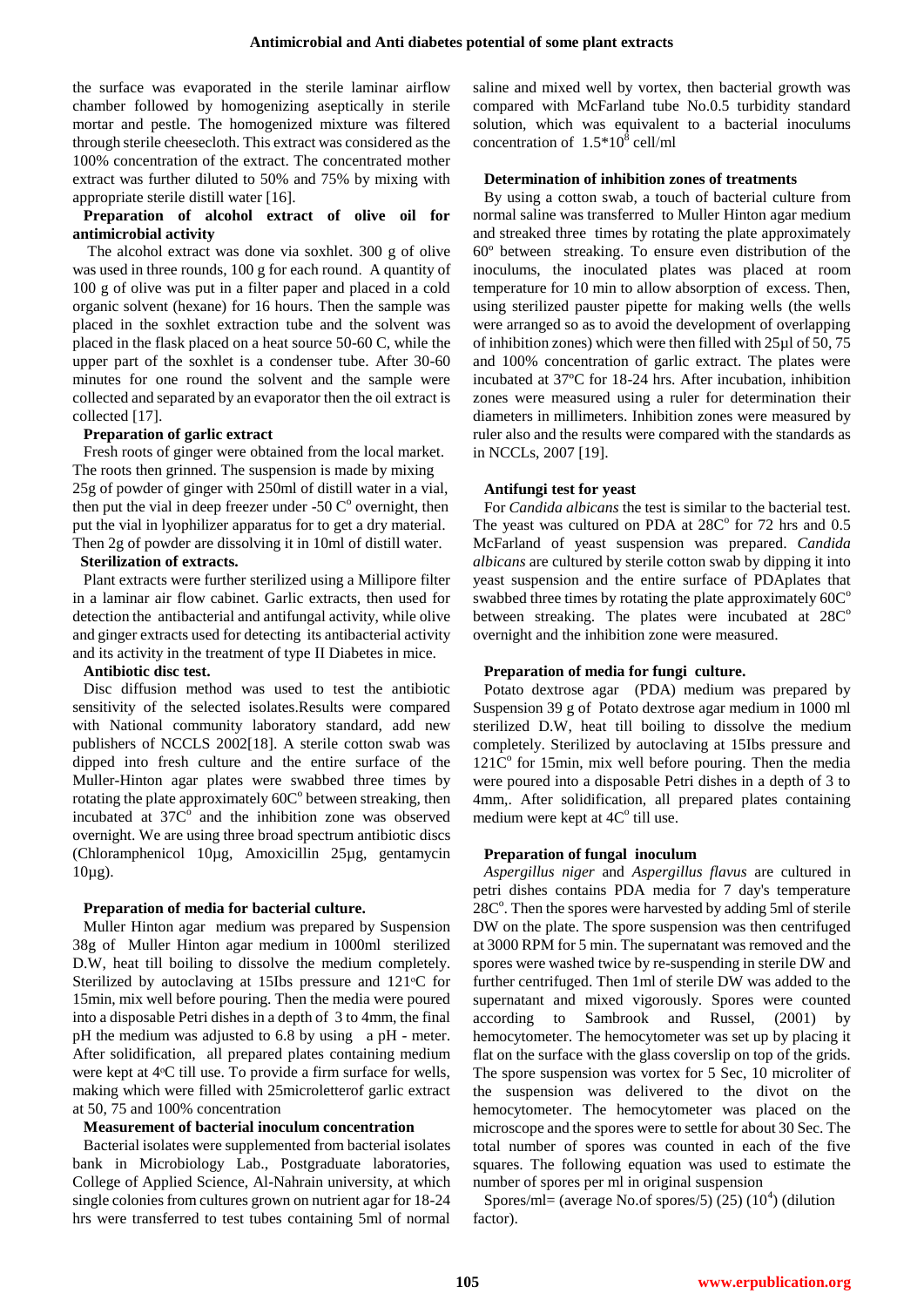### III. EXPERIMENTAL ANIMALS

Albino mice (22-29g) age of 8 weeks were obtained from the Department of medicines and medical equipment.

## **Experimentally induce diabetes in mice**

Seven albino mice obtained with (20-29g) and treated with Alloxan 100 mg/kg of body weight was used to induce diabetes. Mice were injected intraperitoneally. The dose was prepared by dissolving 0.2ml alloxan in 0.9 NaCl solutions. A solution of 5% glucose was administered orally to combat could occur. Blood glucose was observed 20 hrs after alloxanistion [20]

## IV. RESULTS AND DISCUSSIONS

# **1- Antibctirail and antifungal activity of garlic.**

The standard disk diffusion method was used to determine the spread of the *E. coli* and *S*.*aureus* to different antibiotics, results in table 1.

Table (1): Antibiotic disk spread of *E.coli* and S*.aureus*

| Antibiotic      | Concentr        | E.coli   | S.aure           |
|-----------------|-----------------|----------|------------------|
|                 | ation $(\mu g)$ |          | $\overline{u}$ s |
| Amoxicillin     | 25              | R        |                  |
| Gentamycin      | 10              | 18<br>mm | $12 \text{ mm}$  |
|                 |                 | turbid   |                  |
| Chloramphenicol | 10              | 18 mm    | $24 \text{ mm}$  |
| $R =$ resistant |                 |          |                  |

Both species show resistance to Amoxicillin. *S.aurues* are sensitive to Gentamycin. The inhibition zone was 12mm and *E.coli* give a zone 18mm but with turbidity and not clear zone. Both species show sensitivity to Chloramphenicol *E.coli* zone was 24mm and *S.aureus* 18mm. So the suitable antibiotics work as a control is Chloramphenicol and that's what it was used in further tests. Chloramphenicol solubility 33.3 mg/ml of ethanol [21]. The stock solution of an antibiotic prepared by adding 333 mg of Chloramphenicol in 10 ml of 95% ethanol and then the stock was diluted to 50 and 75% by ratio v/v (1-1) and (3-1). Ethanol is a common antiseptic compound so we made a well on the plate that contain 95% of ethanol to exclude the antiseptic activity of it with the antibiotic. So it was used with the concentration of 50, 75 and 100% of stock antibiotic and 50,75 and 100% of garlic extract to taste. The results listed in table 2.

Table 2. The effect of Garlic extract on *E. coli* with compare to Chloramphenicol as a control

| compare to embrampmement as a compon |    |     |                |    |  |  |
|--------------------------------------|----|-----|----------------|----|--|--|
| Concentrati                          | A) | (C) | $C-A$          | G  |  |  |
| on %                                 |    |     |                |    |  |  |
| 50                                   | 18 | 36  | $36-18=18$     |    |  |  |
|                                      | mm | mm  |                | mm |  |  |
| 75                                   | 18 | 38  | $38-18=20$     |    |  |  |
|                                      | mm | mm  |                | mm |  |  |
| 100                                  | 18 | 45  | $45 - 18 = 27$ | 10 |  |  |
|                                      | mm | mm  |                | mm |  |  |

A= Alcohol inhibition zone, C=Chloramphenicol inhibition zone

C-A: Inhibition zone of alcohol excluded ,G: Garlic extract

Table 3. The effect of Garlic extract on *S. aureus* with compare to Chloramphenicol as a control

| Con. | (A) | (C) | $C-A$          | G               |
|------|-----|-----|----------------|-----------------|
| 50%  | 25  | 43  | $43 - 25 = 18$ | 6 mm            |
|      | mm  | mm  |                |                 |
| 75%  | 25  | 46  | $46 - 25 = 21$ | 9<br>mm         |
|      | mm  | mm  |                |                 |
| 100% | 25  | 50  | $50-25=25$     | $12 \text{ mm}$ |
|      | mm  | mm  |                |                 |

*A. Alcohol inhibition zone, C. Chloramphenicol inhibition zone*

C-A. Inhibition zone of alcohol excluded,G: Garlic extract Also garlic contains PDA media was inoculated with *C.albecans* suspension 0.5 McFerland by cotton swab in 3 directions by rotating the plate  $60C^{\circ}$  and then 3 wells are made with a Pasteur pipte and add 50µl of each concentration of garlic extract. The plate incubated at  $28C<sup>o</sup>$  for 24 hour. Inhibition zone, then measured by a ruler. Show Table (4) and the followed picture

Table 4. The effect of Garlic extract on *C. albicans*

| Concentration<br>- of | <i>C.albicans</i> |
|-----------------------|-------------------|
| garlic extract %      | zome              |
|                       | $25 \text{ mm}$   |
|                       | $27 \text{ mm}$   |
| 100                   | $29 \text{ mm}$   |

As mentioned before, plates contain PDA media was used. Extract 100 $\mu$ l put on the plates and spread it using L shape spreader and let it absorb. The plates inoculated by the spore suspended in the center of the plates and incubated at  $28C<sup>o</sup>$  for 48 hrs and the radial extension measured in the plates by ruler. The result mention in table (5).

Table 5. The effect of Garlic extract on *A. niger* . and *A. flavus*

| Concentration     | Zone<br>of | The<br>growth  |
|-------------------|------------|----------------|
| of garlic extract | growth     | Zone of<br>A.  |
| $\%$              | A. niger   | flavus         |
| 50                | Non groth  | $7 \text{ mm}$ |
| 75                | Non groth  | 4 mm           |
| 100               | Non groth  | $2 \text{ mm}$ |
| Control           | 13 mm      | 12 mm          |

*A.niger* shows high sensitivity to garlic extract than *A. flavus*. It is preventing spore germination in all concentrations of the garlic.

The garlic inhibition activity is very clear to define the highest concentration of garlic extract produce high inhibitory action against *A.flavus*.

# *B. Antibacterial and anti diabetic activity of olive and ginger extracts.*

Results display in table (6) indicates that both stock and diluted alcohol extracts has no activity on *klebsiella spp.* and *Pseudomonasspp*. and the diluted alcohol extract has a slight activity on *E .coli* and *S. aureus*.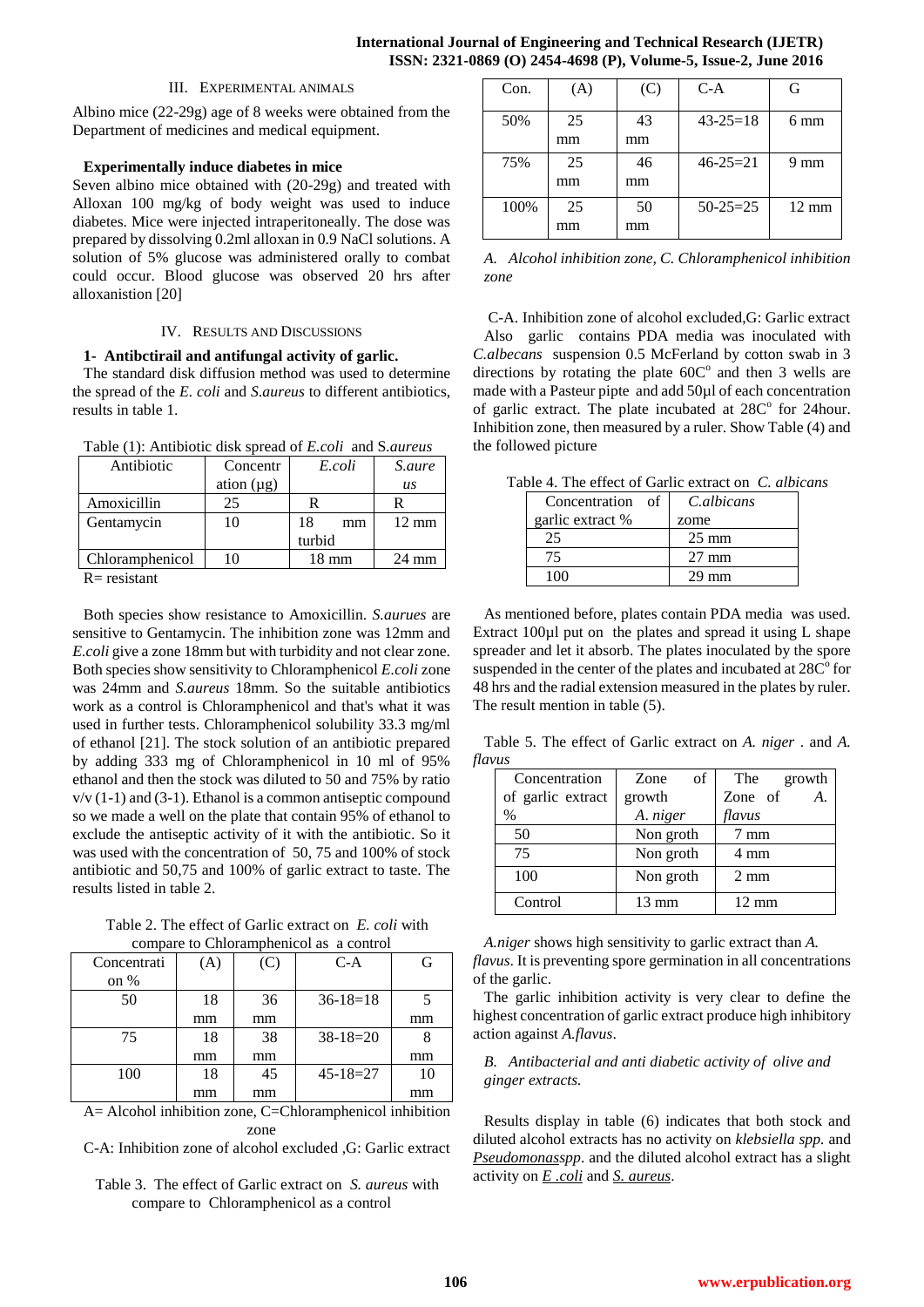#### **Antimicrobial and Anti diabetes potential of some plant extracts**

| Table 6. Diameter of inhibition zone caused by the olive                              |
|---------------------------------------------------------------------------------------|
| alcohol extract against <i>E.coli</i> , <i>Klebsiella spp.</i> , <i>S. aureusa</i> nd |
| Pseudomonas spp.                                                                      |

| Type                  | Diameter of inhibition zone (CM) |                |            |       |
|-----------------------|----------------------------------|----------------|------------|-------|
| $\overrightarrow{of}$ | E.coli                           | Klebsiella     | Pseudomona |       |
| Sample                |                                  | spp            |            | s spp |
| <b>Stock</b>          | 00                               | 0 <sup>0</sup> | 00         | იი    |
| Diluted               |                                  | 00             | 1.7        | იი    |

The no effect of the alcohol extract on some of microorganism may be because of the method of extraction. At the same time it has been found that some dilutions gave an effect on *E. coli* and *S.aureus,* but the stock did not do. We have no explanation and it needs further study.

 Result display in table (7) indicates that both stock and diluted crush extracts had been working on each of *E.coli*, *Klebsiella spp.*, *S.aureus* and *Pseudomonas spp.*

Table 7. Diameter of inhibition zone caused by the olive crush extract against *E.coli*, *Klebsiella spp.,S.aureus* and *Pseudomonas spp.*

| Type of      | Diameter of inhibition zone (mm)                       |     |    |    |  |  |  |
|--------------|--------------------------------------------------------|-----|----|----|--|--|--|
| Sample       | E.coli<br>Klebsiella<br>Pseudomonas<br><i>S.aureus</i> |     |    |    |  |  |  |
|              |                                                        | spp |    |    |  |  |  |
| <b>Stock</b> | 16                                                     | 13  | 18 | 18 |  |  |  |
| Diluted      |                                                        |     |    |    |  |  |  |

The effects are very clear on all types of the organisms under study. There are big differences between the use of oil produced by alcohol extract as anti-bacterial and the crushed extract. That may be because the second one contains some active compounds which are doing the job. If we compare the stock with the diluted we found that the stock containing more active compound than the dilute. On the other hand the method of extraction plays the main action in the results of the treatment.

Table 8. The level of glucose in blood before and after injection alloxain and after treating with olive extracts

| Mice No. | $g\ldot g$<br>before<br>Alloxan | g/ld after<br>Alloxan | g/ld after<br>olive<br>treated | The<br>reducing<br>value<br>extracts |
|----------|---------------------------------|-----------------------|--------------------------------|--------------------------------------|
|          | 113                             | 280                   | 126                            | 154                                  |
| 2        | 97                              | 315                   | 177                            | 138                                  |
| 3        | 110                             | 220                   | 130                            | 90                                   |
| 4        | 108                             | 246                   | 95                             | 151                                  |
| 5        | 121                             | 297                   | 120                            | 177                                  |
| 6        | 111                             | 350                   | 115                            | 235                                  |
|          | 90                              | 357                   | 118                            | 239                                  |

From table (8) show that the animal used in this experiment has a normal level of blood glucose. After treating with alloxan, the blood level of glucose has at the treated mice. So of mice had been sick with diabetes . From same table can clearly see that the level of glucose in the blood of treated mice has been dropping down to be in the normal level after treated with olive extracts .

# *C. Genger affect*

 The results listed in the table (9) show that the effects of active compounds on *Klebseilla spp*. And *Pseudomonas spp.* The inhibitory action looks like more than on *Klebseilla spp*. Than *Pseudomonas spp.*., with different dilution but the stock solution in both cases, gave, the more inhibition than the other concentration. That may due to the concentration of the active compounds present. The other results show no effects on the other microorganisms, that may because of the specify of the active compounds present in the extract .

Table 9. The inhibition effect of active compound of ginger on *Klebseilla spp*, *Pseoudomonas spp , Staphylococcus aureasa and E. coli.*

| No             | Treatment             | Diameter<br>of<br>inhibition<br>zone in<br>mm<br>Klebseill<br>a spp | Diameter<br>of<br>inhibitio<br>n zone in<br>mm<br>Pseoudo<br>monas<br>spp | Diameter of<br>inhibition<br>zone in mm<br>Staphyloco<br>ccus<br>aureasa | Diameter<br>of<br>inhibitio<br>n zone in<br>$mm E$ .<br>coli. |
|----------------|-----------------------|---------------------------------------------------------------------|---------------------------------------------------------------------------|--------------------------------------------------------------------------|---------------------------------------------------------------|
| 1              | <b>Stock</b>          | $21$ mm                                                             | $20 \text{ mm}$                                                           | On action                                                                | On action                                                     |
| $\overline{2}$ | Dilution<br>$10^{-1}$ | $19 \text{ mm}$                                                     | $16 \text{ mm}$                                                           | On action                                                                | On action                                                     |
| 3              | Dilution<br>$10^{-2}$ | $15 \text{ mm}$                                                     | $10 \text{ mm}$                                                           | On action                                                                | On action                                                     |
| $\overline{4}$ | Dilution<br>$10^{-3}$ | $15 \text{ mm}$                                                     | $12 \text{ mm}$                                                           | On action                                                                | On action                                                     |
| 5              | Dilution<br>$10^{-4}$ | $14 \text{ mm}$                                                     | $10 \text{ mm}$                                                           | On action                                                                | On action                                                     |

#### V. CONCLUSION

It has found that the extract of garlic, olive and ginger have different effect on some microorganism as anti germs and also after the used olive as anti diabetes, it gives high response. Also it is found that the method of extraction in the case of olive has an effect.

#### ACKNOWLEDGMENT

I like to give my acknowledgment to my friend Dr. Asma G. Iraby for her help.

#### **REFERENCES**

- [1] Rocio MC, Rion JL (1989). A review of some antimicrobial, substances isolated from medicinal plants reported in the literature ,1978-1972. Phytother. Rev. 3: 117-125
- [2] Ali et al Plant Physiology Preview. Published on January 11, 2012, as DOI:10.1104/pp.111.193110
- [3] Harris JC, Cotrell SL, Plummer S, Lloyd D.(2001). Antimicrobial properties of *Allium sativum* (garlic) Appl Microbiol Biotechnol. 2001;57:282–286
- [4] Augusti , K. T .( 1996). Therapeutic values of onion (Allium cepa L.) and garlic (*Allium sativum L*.) Indian j.Exp., 34 ;634-640.
- [5] Mayeux, P. R., Aggarwal, K. C., Jou, J. S. H., et al. (1988). The pharmacological effects of allicin, a constituents of garlic oil, Agents and Actions 25, 182–190.
- [6] Tamer D. M., (2009) Antimicrobial Activity of Certain Indian Medicinal Plants used in Folkloric Medicine. J. Ethnopharmaco. l74:217-220